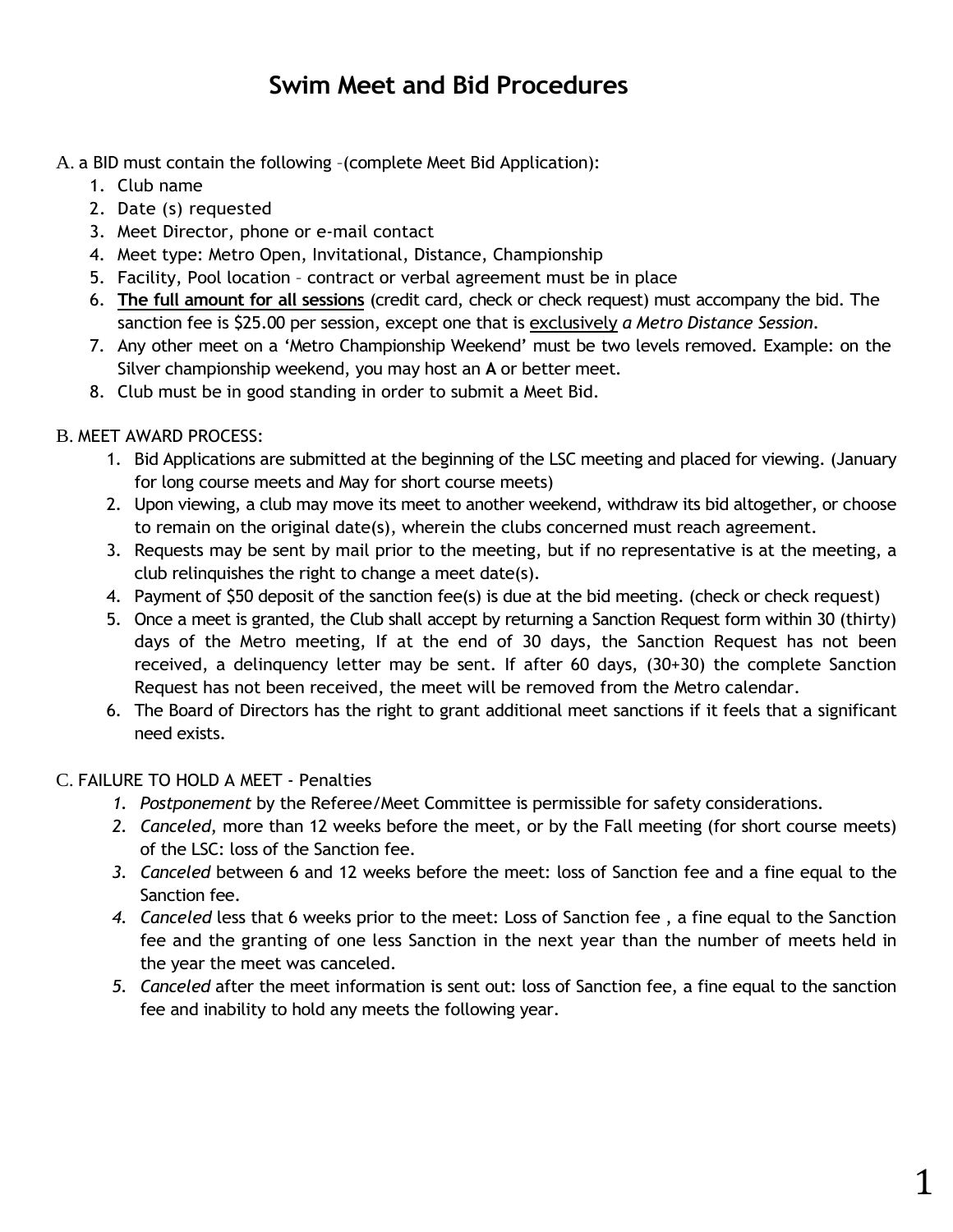### D. EXCEPTIONS AND CLARIFICATIONS:

The penalties may be waived in part or in whole by the Review Section. They should consider:

- 1. Was the reason for cancellation beyond the control of the Club?
- 2. Was the reason foreseeable?
- 3. Did the reason lie primarily in lack of entries or lack of personnel? Neither of these is sufficient.
- 4. The date of cancellation will be considered to be the date the notice of cancellation is received by the Metro Office for posting on the Metro web site.
- **5. Lack of entries to the Meet is not sufficient reason to cancel.**

The term "year" refers to the 12 month period following the Fall Metro meeting.

### **PROGRAM OF EVENTS**

In all meets, at least 50% of the events must be from the long program for each sex and age group. *Note:* the 500 Free and 400 I.M. count as **two** events.

| $\bullet$ 10 & Under | Short: all 50's and 100 I.M.        | Long: all 100's, 200 Free and 200 I.M.    |
|----------------------|-------------------------------------|-------------------------------------------|
| $\cdot$ 11 & 12      | Short: all 50's and 100 I.M.        | Long: all 100's, 200 & 500 Free, 200 I.M. |
| $\cdot$ 13 & 14      | Short: all 50's, 100's and 200 I.M. | Long: 200's, 500 Free and 400 I.M.        |
| • 15-18/Open         | Short: all 50's, 100's and 200 I.M. | Long: 200's, 500 Free and 400 I.M.        |
|                      |                                     |                                           |

*Note:* AGE GROUP meets held between mid-September and mid-November are exempt from the "Long Event" requirement, as are April and May LONG COURSE meets.

#### **METRO DISTANCE MENU**

- **11-12, 13-14 or 13-18** 400IM may be combined event but must receive 11-12 & 13-14 awards
- **10-Under, 11-12** 500 Free may be combined event but must receive 10-Un & 11-12 awards
- **Open 1,650** Free

All these events must be held on the same day. The 1,650 may be held in a separate session, however.

# **SWIM MEET PROCEDURES**

- After being granted meet dates at the appropriate Metro bid meeting, Clubs must submit a Sanction Request Form within 30 days of that meeting. The information on the form must be completed and copies of *the meet information and event entry form* must be included when the form is sent in. [See p.1, B.4] Meet Information must be completed on approved Metro Meet templates.
- Method of cutting entries cannot discriminate against events from the *long program.* For Metro Meets, "Metro Clubs will be given priority on a first come/first served basis if received by [a date]; other LSC's teams, in order received, by [*same date*]; all other entries, UP TO DEADLINE as space allows, regardless of LSC. This applies to non- invitational meets. Teams being cut from a meet must be notified a minimum of 14 days prior to the first day of the meet.
- Invitational meets must be titled as "invitational" and must list all invited teams.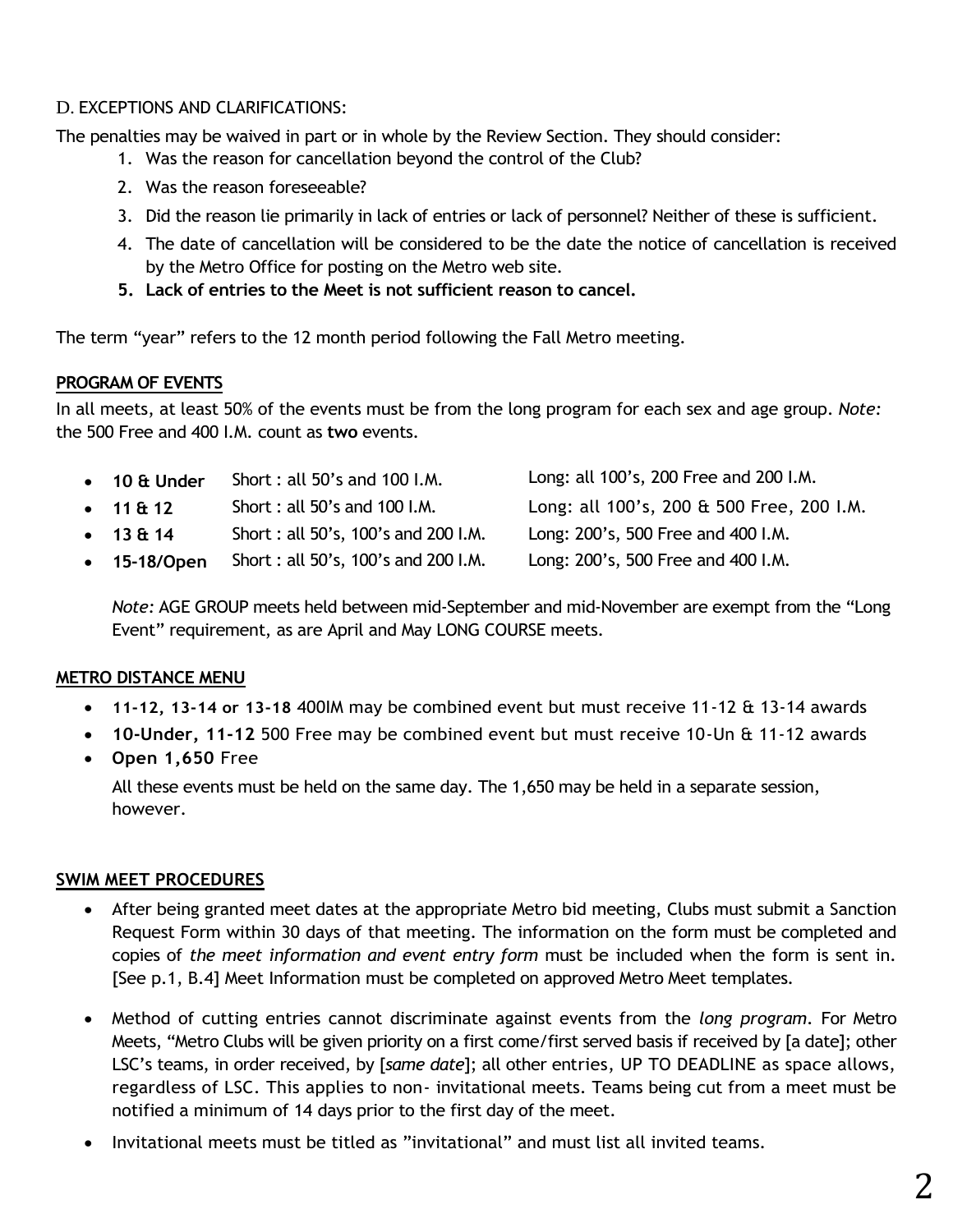- Meet entry deadlines must be set at a minimum of 10 days prior to the first day of competition. (meet hosts using deadlines which are less than 14 days prior to the start of the meet are reminded to check the meet for over subscription at the 14 day mark to remain in compliance with the 14 day notification rule).
- Meet hosts may not accept entries for a meet before the meet is posted on the Metro web site.
- As soon as the meet is closed to further entries, the Metro web site must be updated (Contact Monique or the Metro Office).
- Remember, all meet information must be submitted on approved Metro meet information template and include all the required disclosures.

**BEFORE** sending out *Championship* entry material, it MUST be submitted to the Age Group or Senior Chair, (as appropriate) and to the Technical Planning Chair for approval. *Entry material* for other meets must be sent to the Metro Office for review and approval.

The host Club must assure that the proper number of officials will be present. Volunteer Officials will be welcomed on deck within their certified position. The Club may either invite officials to serve or may have the Area Officials' Chair assign the necessary officials. Each Club should use a current list of officials and the positions for which they are certified. The Meet director must also be currently certified as a Meet Director by attending a clinic within three (3) years and successfully completing the Administration test with a score of at least 80%

ALL MEET INFORMATION AND MEET ENTRY FILES MUST BE POSTED ON THE METRO WEBSITE CALENDAR AT LEAST 6 WEEKS PRIOR TO THE MEET DATE.

ALL MEET INFORMATION MUST BE COMPLETED AS SPECIFIED IN THE METRO MEET INFORMATION TEMPLATES.

Meet information not in compliance with Metro standards risk losing their meet sanctions.

**RECEIVING ENTRIES:** Acceptance of entries must be limited to reflect the **Four Hour** per session limit as defined in as defined in Section 205.3.1 .F . The Meet Director might have to appear at a Review hearing if any session runs beyond 4 1/2 (four and one half) hours .

**REGISTRATION VERIFICATION:** As soon as entries have been closed, (any cuts have been made), a *Meet Manager* export file "Entries for SWIMS Times Recon" report must be e-mailed to the Metro office 7 days prior to the first day of the meet to verify that all swimmers are registered. If there are unregistered swimmers entered, the team/coach of the unregistered swimmers will be notified by the Metro office that those swimmers will not be allowed to participate. If swimmers are improperly registered, the team/coach will be notified that those registrations must be remedied or the swimmers will not be allowed to participate.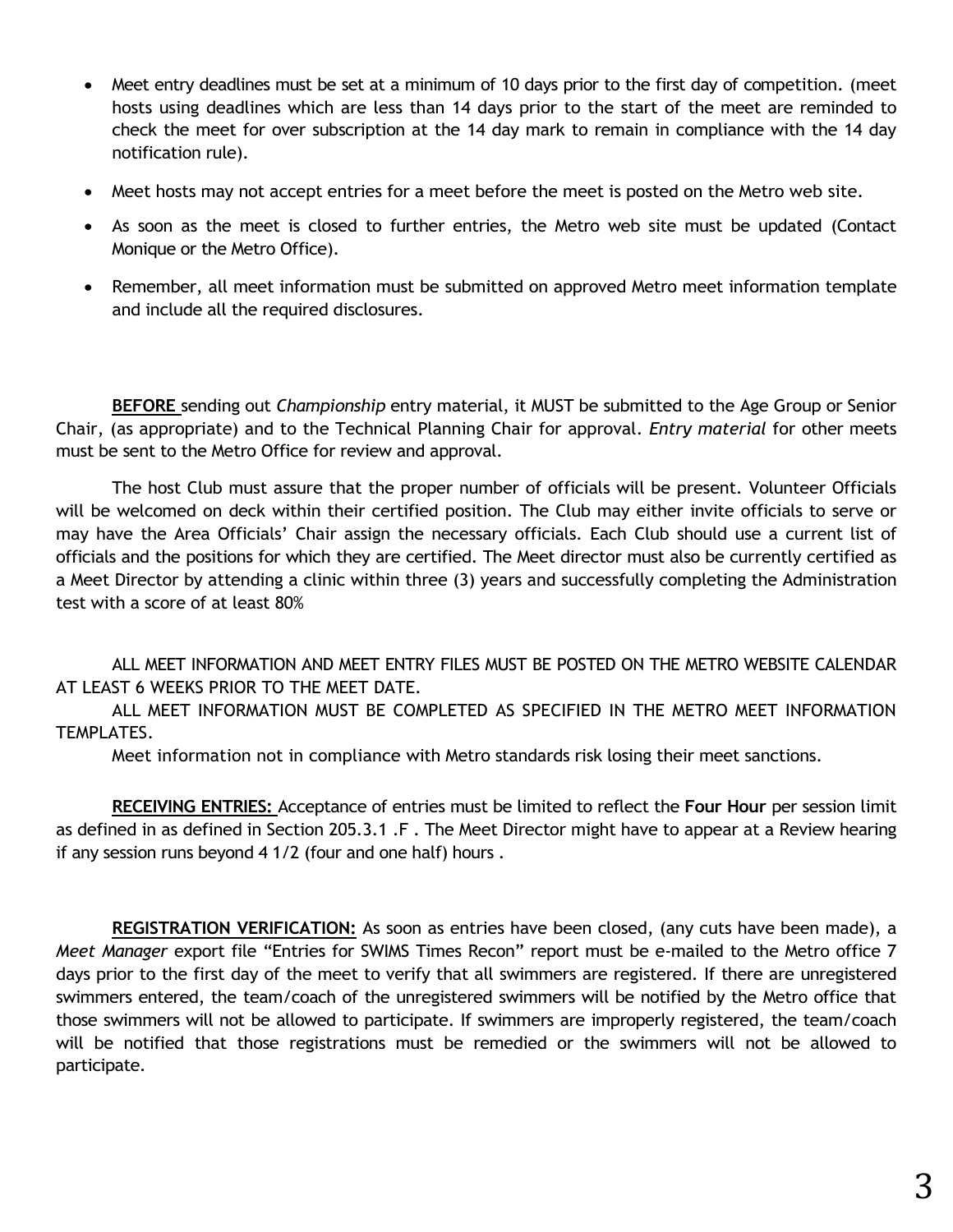**PROGRAM:** in "Open" and "10-Under" events, the age of each swimmer must appear in the program **and** results, (examples; a 7 yr. old in a 10-U event, or a 14 yr. old in an Open event.)

**OFFICIALS:** Only USA Swim certified Officials may be used. At least FOUR officials per short course session and SIX officials per long course session must be on deck at each meet. For information on minimums, contact the Officials' Chair in the area where the meet is to be conducted.

**DURING THE MEET:** The Meet Director's responsibilities include ensuring that the meet is run in accordance with USA Swimming Rules and Metro Guidelines. Marshals are required. The **Host** club is responsible for providing timers. A warm-up schedule must be published, posted and followed. The Metro Safety Guidelines *must* be followed.

**COACHES:** must show current USA Swimming Registration cards in order to receive a meet packet and/or gain entry to the deck. The credential must be visible whenever the coach is on deck.

**COMBINED HEATS/EVENTS**: if heats or events are combined, the coach or representative of **each** swimmer affected must be notified personally.

A meet which has consecutive sessions without a break between a session and the following warmup period, must provide refreshments for coaches who will not be able to leave the venue to eat.

**AFTER THE MEET**: Verify that the Meet Referee will post the 'Referee's Report' on the USA Officials Tracking System within 14 days of completion of the meet.

Also:

- **1. Full Meet Backup (file is Swimm4Bkp2013MR....)** of results must be sent to Monique Grayson, [monique.grayson@metroswimming.org](mailto:monique.grayson@metroswimming.org) within 24 hours after the meet is completed.
- 2. Any **Reports of Occurrence** must be filed with all parties as noted on the form, including the Metro Safety Coordinator, within **5** days. Report of Occurrence must now be completed online on the USA-Swimming Web Site.
- 3. **The Administrative Vice Chair**. must receive: **within 30 days of completion of the meet:**
	- Surcharge Check or approved voucher payable to "**Metropolitan Swimming, Inc**".
	- **Income & Expense and Post Competition Reports**
	- Hard copy of Meet Manager Team Fees Report (run 1 day prior to Meet)
	- Hard copy of Meet Manager Team Fees Report (at Conclusion of Meet)
	- Any team that does not complete and send post event report within 30 days of meet completion will not be granted the waiver of 20% surcharge of home team swimmers.
	- Any teams that do not submit their Post Event report as directed above will be considered a club not in good standing and may be denied the right to vote in the House of Delegates and may lose their right to receive future sanctions.